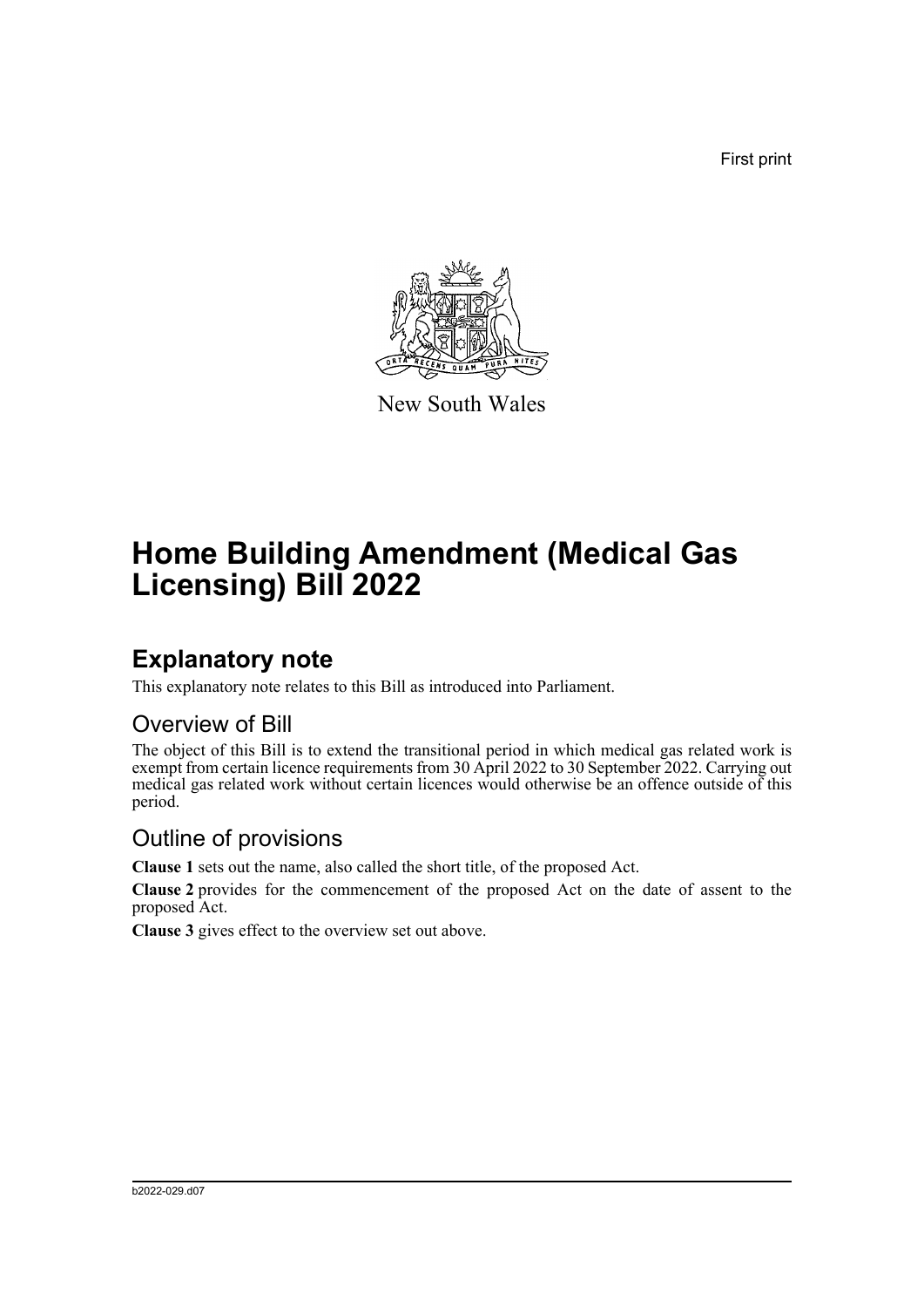First print



New South Wales

# **Home Building Amendment (Medical Gas Licensing) Bill 2022**

## **Contents**

|   |                                            | Page |
|---|--------------------------------------------|------|
|   | Name of Act                                |      |
|   | 2 Commencement                             |      |
| 3 | Amendment of Home Building Act 1989 No 147 |      |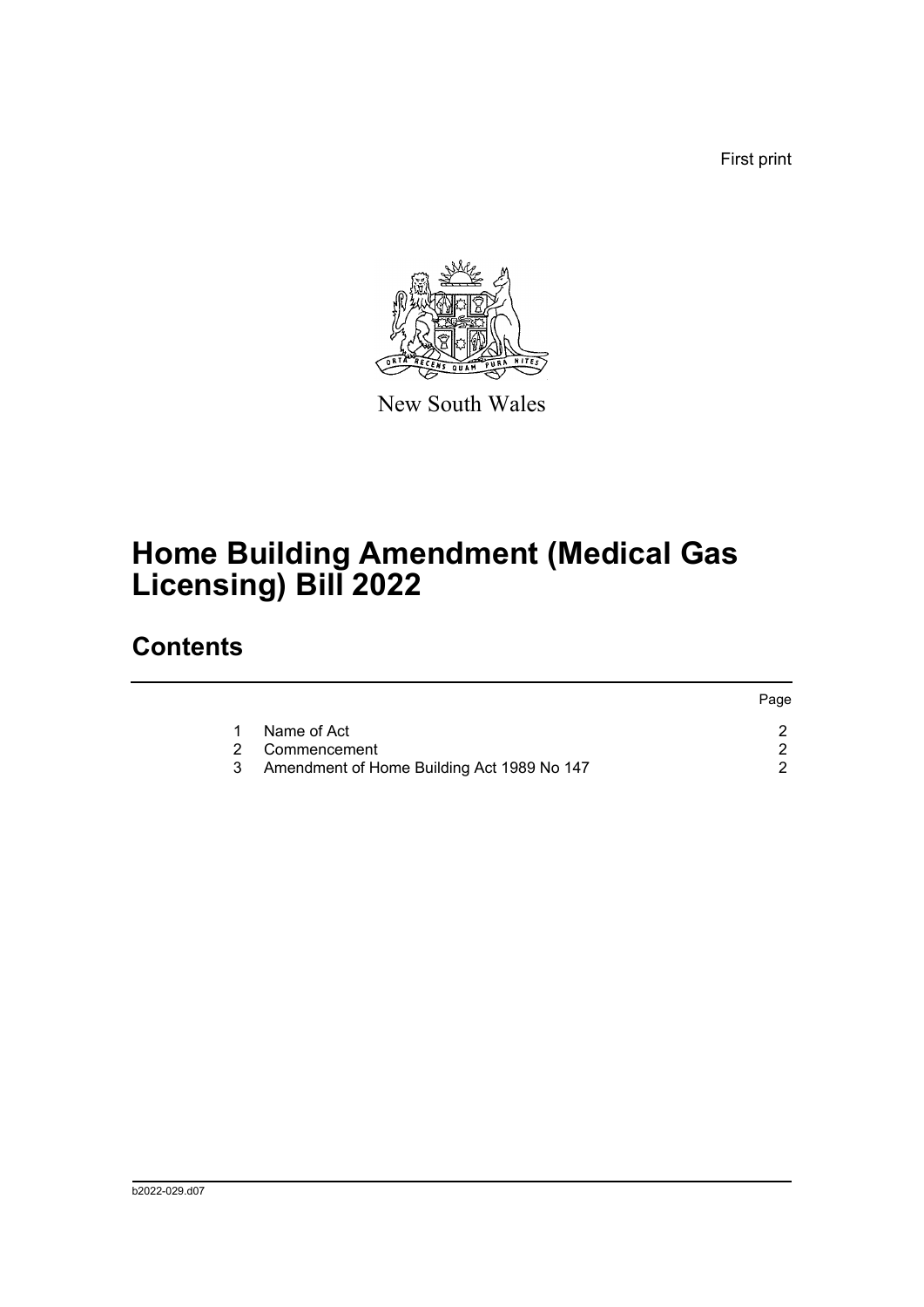

New South Wales

# **Home Building Amendment (Medical Gas Licensing) Bill 2022**

No , 2022

#### **A Bill for**

An Act to amend the *Home Building Act 1989* to extend the transitional period relating to certain licence requirements for medical gas related work.